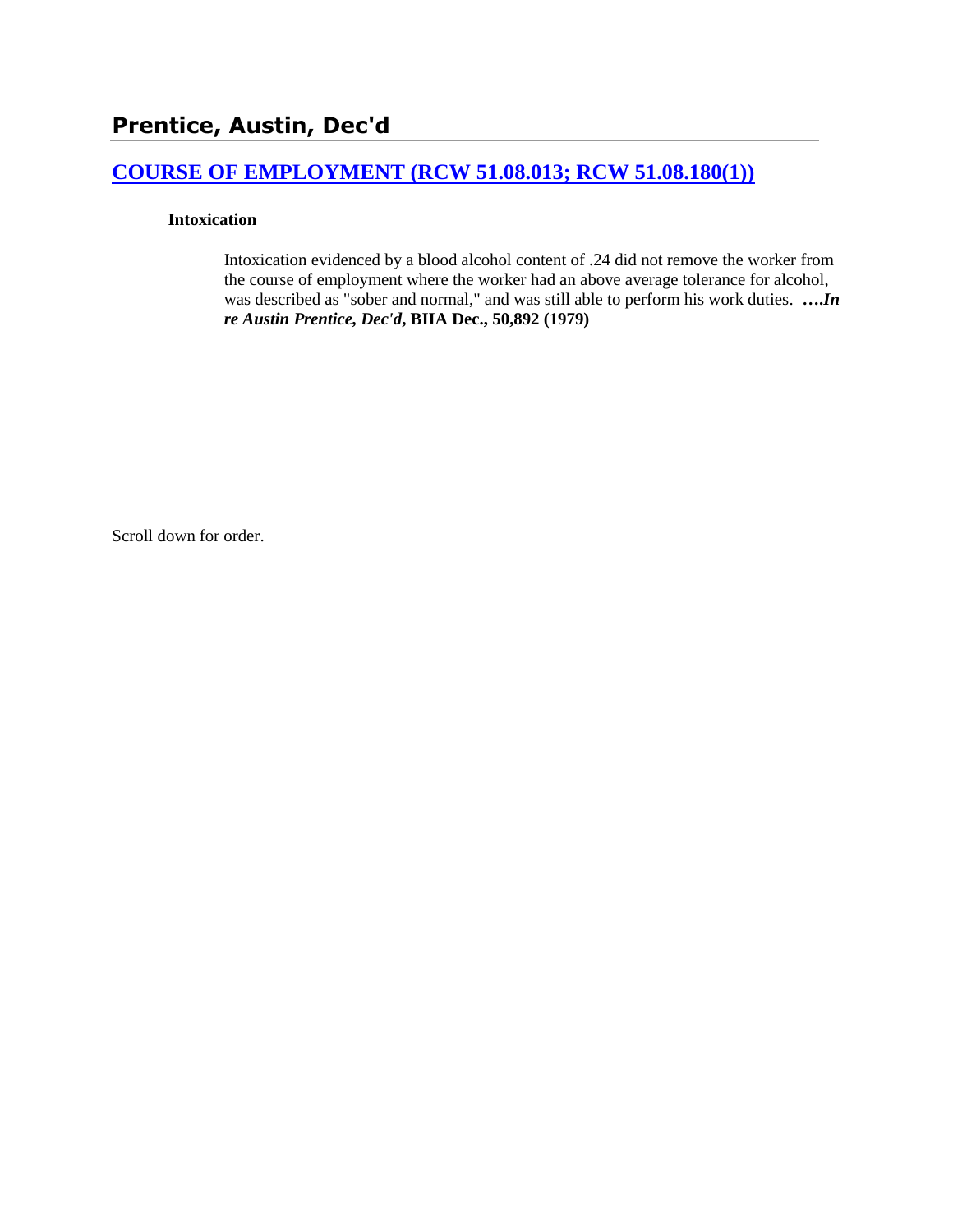### **BEFORE THE BOARD OF INDUSTRIAL INSURANCE APPEALS STATE OF WASHINGTON**

**)**

### **IN RE: AUSTIN PRENTICE, DEC'D ) DOCKET NO. 50,892**

**CLAIM NO. S-215313 ) DECISION AND ORDER**

APPEARANCES:

Widow-petitioner, Marcella Prentice, by Felthous, Peters, Schmalz, Leadon and Fowler, per Douglas D. Peters

Employer, Longview Fibre Company, by Walsh and Margolis, per Harry Margolis

This is an appeal filed by the claimant on November 21, 1977, from an order of the Department of Labor and Industries dated November 9, 1977, which adhered to a prior order which denied the claim for widow's benefits on the basis that the deceased was not in the course of employment at the time of his death. **REVERSED AND REMANDED**.

### **DECISION**

Pursuant to RCW 51.52.104 and RCW 51.52.106, this matter is before the Board for review and decision on a timely Petition for Review filed by the employer to a Proposed Decision and Order issued by a hearing examiner for this Board on February 9, 1979, in which the order of the Department dated November 9, 1977 was reversed, and the claim remanded to the Department with instructions to allow the petitioner's claim for widow's benefits.

The Board has reviewed the evidentiary rulings of the hearing examiner and finds that no prejudicial error was committed and said rulings are hereby affirmed.

The nature and background of this appeal, and the salient evidence, are well summarized in the hearing examiner's Proposed Decision and Order, and shall not be reiterated herein.

From the evidence as a whole, it may fairly be concluded that the decedent's fatal injury arose out of his intoxication, and not his employment. This, however, is not necessarily fatal to the petitioner's claim. Under our Act, an injury, to be compensable, need not arise out of employment; it need only occur during the course of employment. Tilly v. Department of Labor and Industries, 52 Wn. 2d 148 (1958).

The time spent by the decedent (from three to four hours) drinking and socializing in the Lariat Room, although interspersed with business phone calls of which one resulted in a sales order, would, in our opinion, constitute a personal deviation by the decedent from his course of

1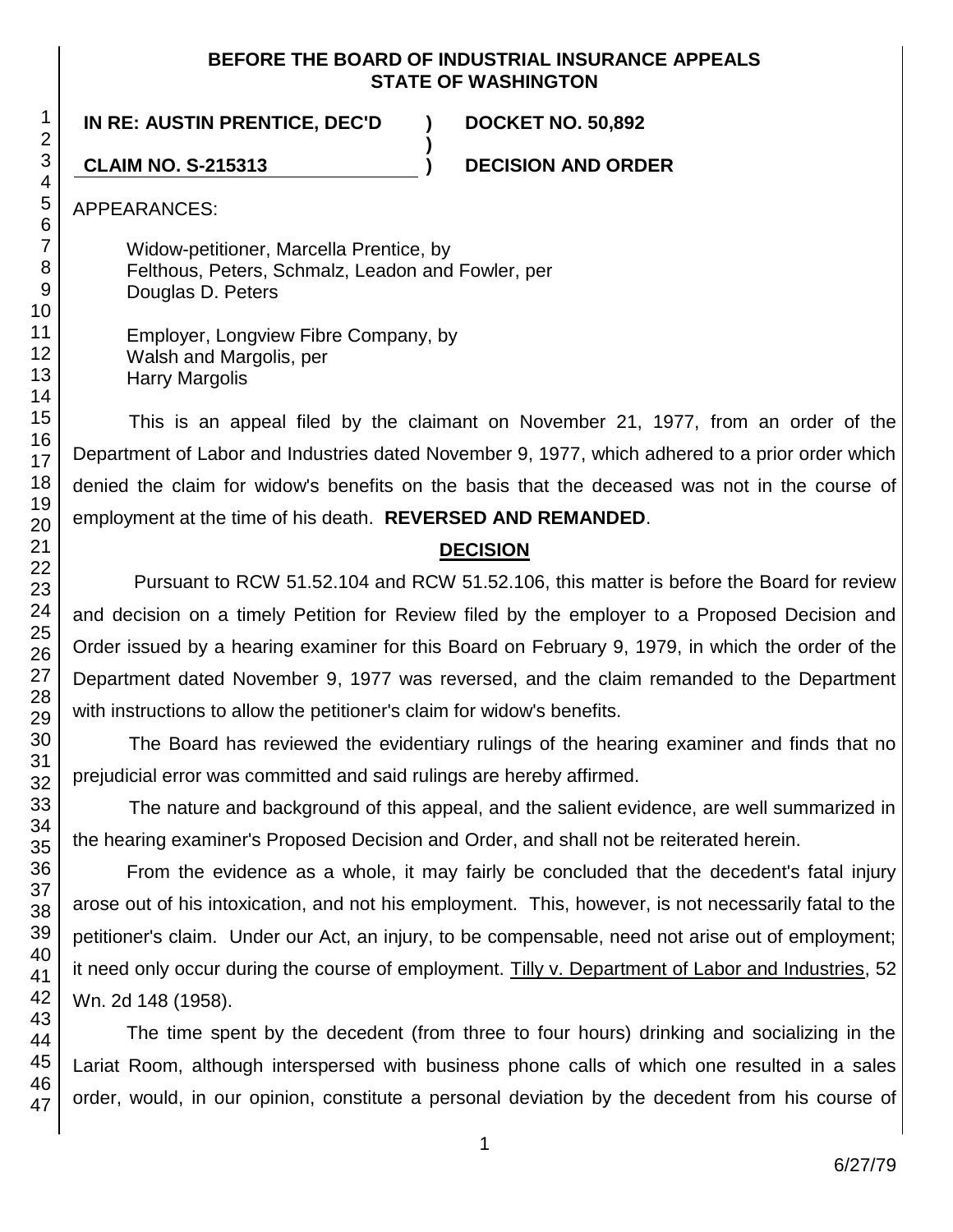employment. The fatal injury in question, however, did not occur during this deviation. It occurred after the decedent's personal deviation had been completed, and he had commenced his travel home, and upon the very road he would have taken had he never stopped at the Lariat Room. In other words, once the decedent commenced his journey home, he re-entered the course of his employment. Morris v. Department of Labor and Industries, 179 Wash. 423 (1934). The critical inquiry presented by this appeal is whether the decedent's intoxication, itself, removed him from the course of employment?

Unlike a number of jurisdictions, intoxication is not a statutory defense to a claim under our Workers' Compensation Law. Accordingly, it must be dealt with the same as any other type of deviation from the course of employment. Thus, the decedent's intoxication would not disenfranchise him from coverage under the Act unless he became so intoxicated that he could no longer perform his work duties. In that event, he would be deemed to have "abandoned" his employment. See Tilly, supra.

The decedent's homeward drive was part and parcel of his employment -- he was a traveling salesman. The fact that the accident in question did not occur until the decedent had covered some 40 miles of his homeward drive, conclusively demonstrates that he could drive. This fact alone, to our mind, is sufficient to negate any contention that the decedent was so intoxicated as to have "abandoned" his employment.

We would, additionally, note further evidence in the record bearing upon the decedent's state or degree of intoxication. The testimony of the cocktail waitress who served the decedent characterizes him as sober and normal when she went off duty at 4:00 p.m. on the day in question. The testimony of Bob Walthers, one of the decedent's drinking companions in the Lariat Room who was with him up to about 5:30 p.m., describes the decedent as "feeling pretty good, the same as himself," and about the way one would feel "after three or four drinks." The decedent's blood alcohol reading of .24, although relatively substantial, must be viewed in light of the fact the decedent was alcoholic. As such, he had a much higher than average tolerance for alcohol. Thus, a reading of .24 for him would not be the same, in terms of its devastating effects, as it would for the "normal" or "social" drinker. In short, the evidence of this matter does not depict the decedent as being under a high degree of intoxication. Certainly, it does not paint a picture of a person who was so intoxicated that it could reasonably be said that he had thereby "abandoned" his employment.